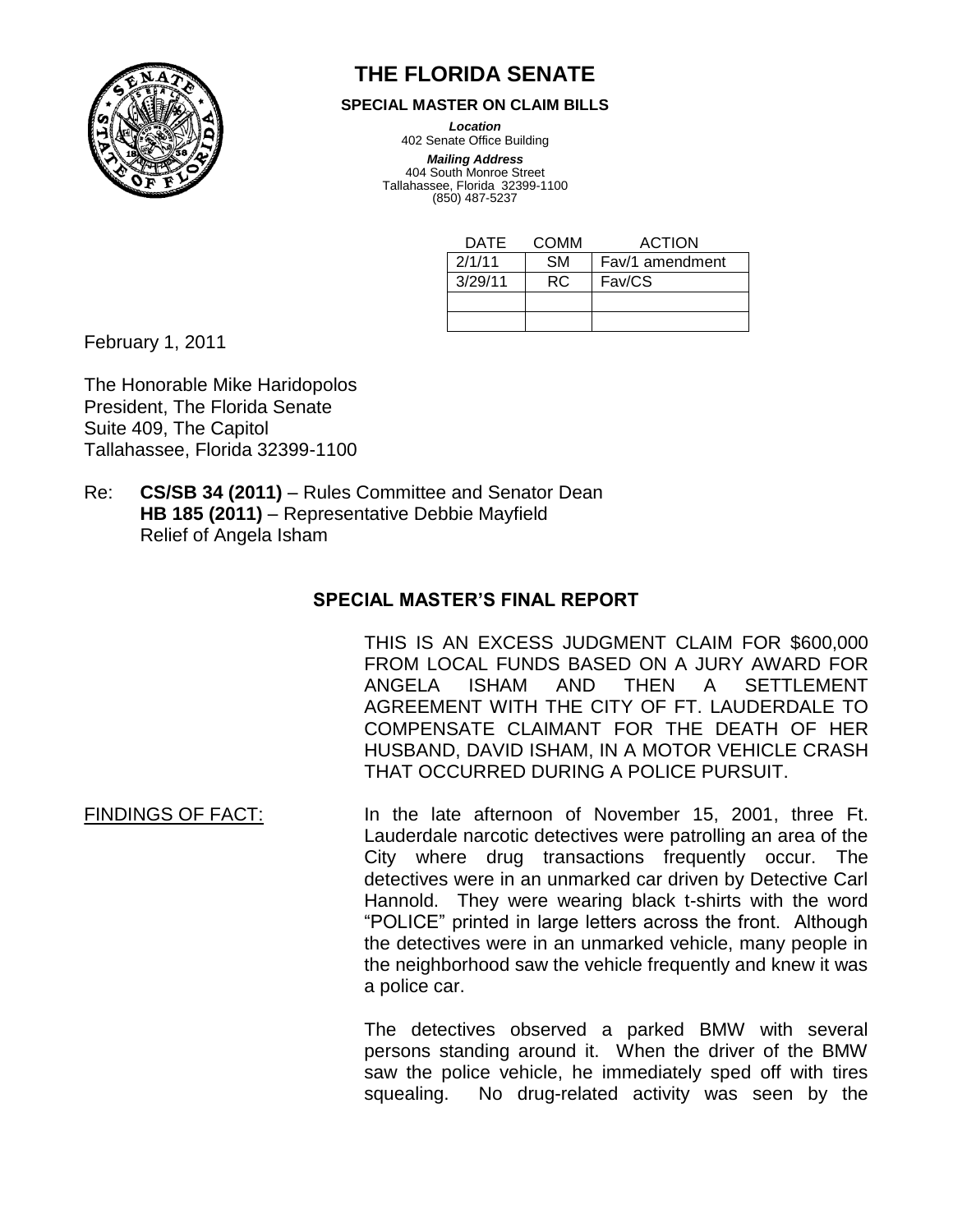detectives.

The detectives turned around to follow the BMW. The driver of the BMW took evasive maneuvers on the neighborhood streets and the detectives lost sight of the BMW for several minutes. The detectives circled back and spotted the BMW again. Detective Hannold pulled behind the BMW, which made a right turn at the next intersection without stopping at the stop sign. Detective Hannold followed. The detectives got behind the BMW and turned on their blue light inside the police car. The BMW accelerated away and ran the next stop sign at the intersection with a busy four-lane road. The BMW collided with a pickup truck driven by 42-year-old David Isham. Mr. Isham died at the scene from his injuries.

The driver of the BMW was identified as Jimmie Jean Charles, 20 years old. Charles was injured in the collision and was hospitalized for a short time. The BMW he was driving had been stolen. Charles was tried and convicted of vehicular homicide. He was sentenced to 15 years in prison.

The central dispute in this case was whether Detective Hannold was engaged in a pursuit of the BMW. The Ft. Lauderdale Police Department's policy manual defines a "pursuit" as:

> The operation or use of a police vehicle so as to pursue and attempt to apprehend a subject operating a motor vehicle who willfully or knowingly uses either high speed, illegal, or evasive driving tactics in an effort to avoid detention, apprehension, or arrest.

The policy manual prohibits pursuits in unmarked police cars "except when it is necessary to apprehend an individual who has caused serious bodily harm or death to any person." Pursuit for a traffic violation would be contrary to the policy. The pursuit policy also states that "accountability cannot be circumvented by verbally disguising what is actually a pursuit by using terms such as monitoring, tracking, shadowing, or following."

The City's pursuit policy is consistent with the policies of many police departments throughout the United States, which have been revised in recent years in response to the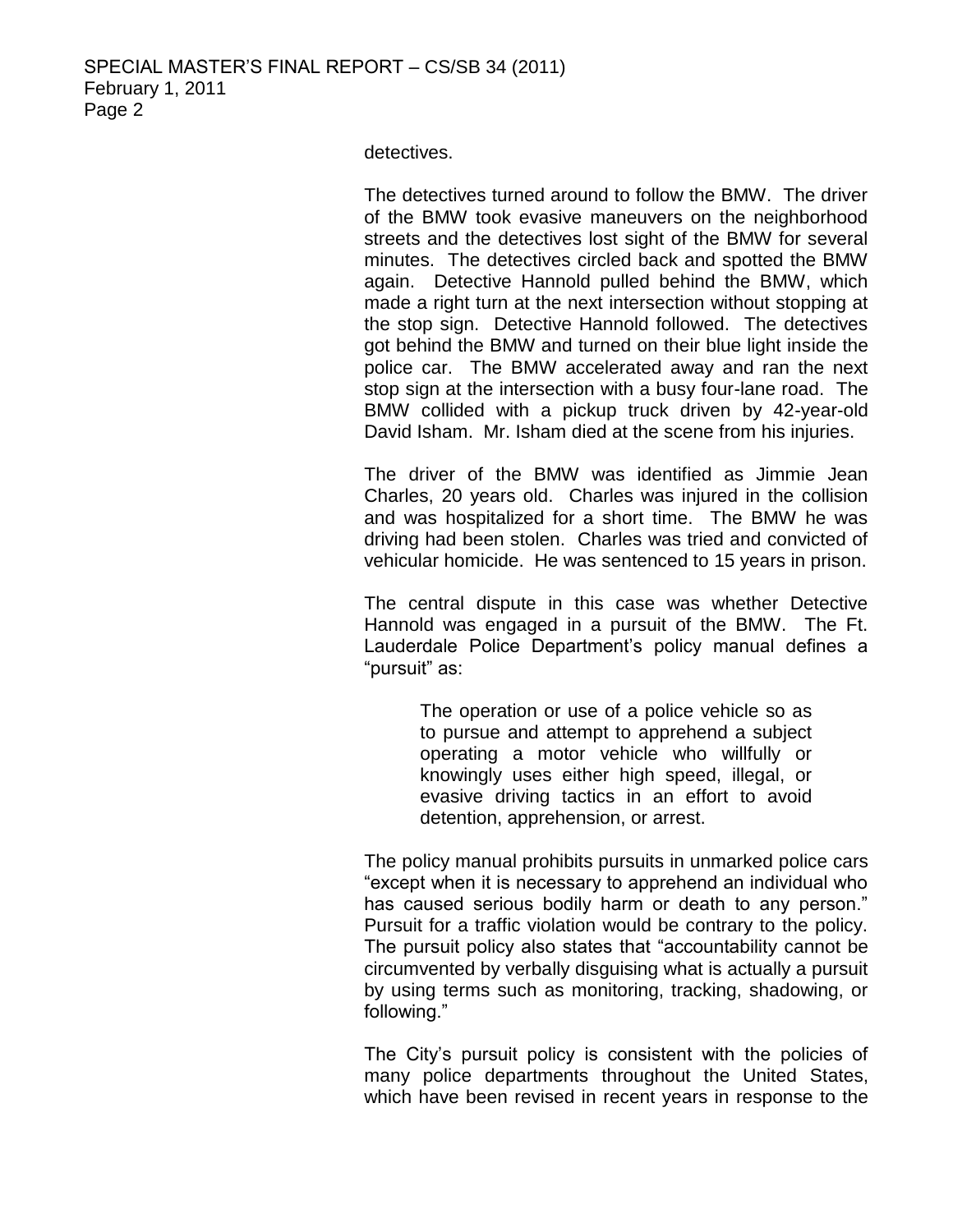injuries, deaths, and associated liability that often result from high-speed police pursuits. Detective Hannold said he was familiar with the pursuit policy and that he was not engaged in a pursuit. He claims that he followed the BMW because it is common for drug dealers to speed away and then "ditch" their cars and run away on foot. Hannold said that when the BMW sped away again as the blue light was activated in the unmarked police car, he did not accelerate to overtake the BMW, but, instead, came to a stop "to make it clear [to the driver of the BMW] that we were in no manner trying to catch up with him." The City claims that Detective Hannold's actions did not constitute a pursuit because he was not attempting to "apprehend" the BMW driver; he was merely attempting a traffic stop which he had the right to do when he saw the BMW driver run a stop sign.

The other two detectives supported Detective Hannold's account. The three detectives prepared individual written reports just after the incident, but they got together beforehand and agreed on what to say in their reports. Critical portions of the reports have identical wording. In their trial depositions and testimony, Hannold and the other two detectives were evasive and, in some instances, their answers lacked credibility.

At the scene of the collision, there was a large gathering of people from the neighborhood and some of them were telling media representatives and police investigators that the police were pursuing the BMW in a high-speed chase. The Police Department obtained several witness statements. One teenage boy said the police car was a block behind the BMW when the collision occurred, but the other witnesses, including two adult women closer to the scene of the collision, testified that the unmarked car was close behind the BMW and that both cars were going fast. One woman said that when the police car turned on its blue light, the BMW immediately accelerated away and the police car also "gunned it." The speed limit on the narrow residential street was 25 MPH.

A traffic accident reconstruction conducted by the Police Department estimated that the BMW was traveling about 54 MPH when it struck David Isham's truck. At trial, the City presented another accident reconstruction that concluded the BMW was going between 61 and 70 MPH. The City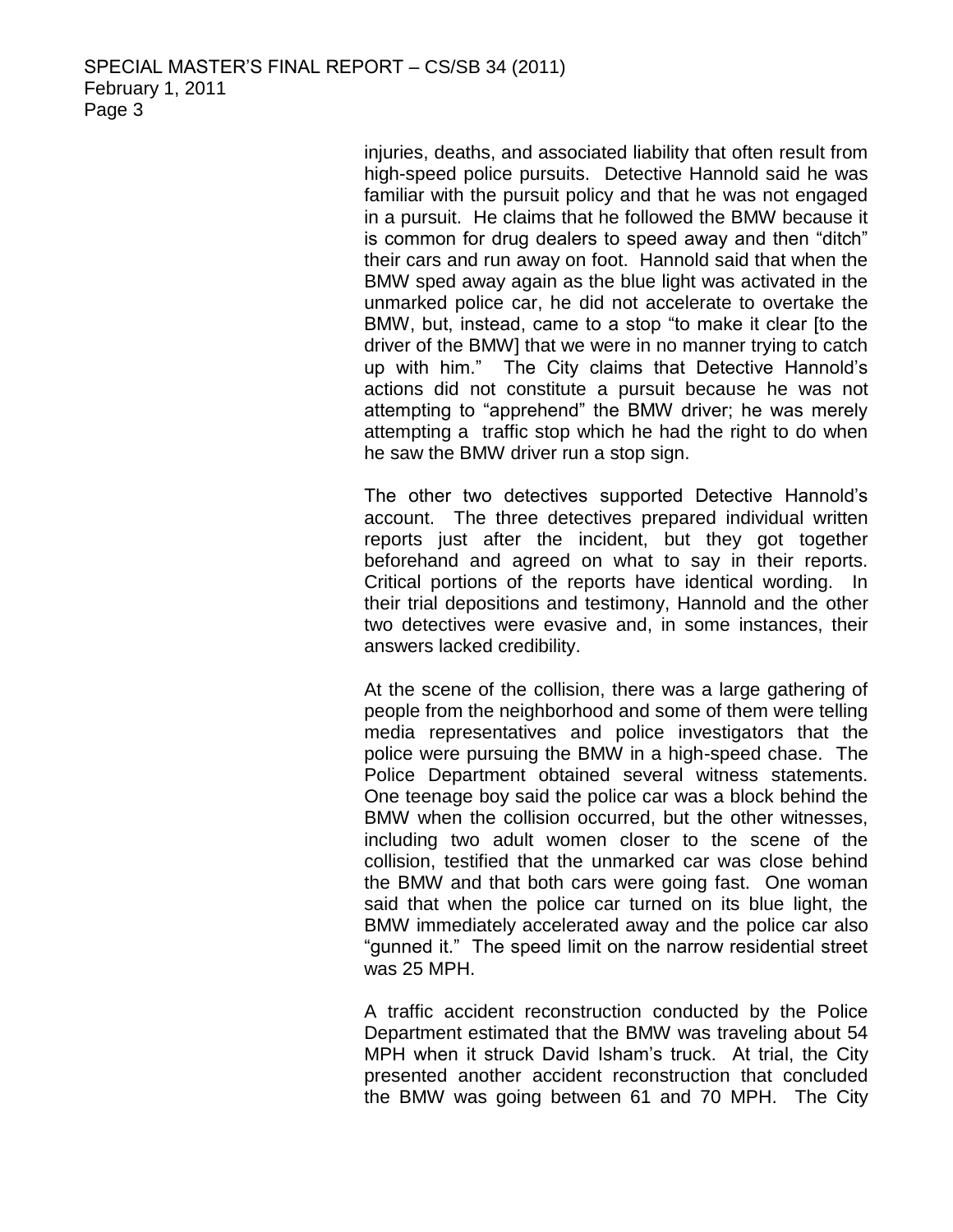SPECIAL MASTER'S FINAL REPORT – CS/SB 34 (2011) February 1, 2011 Page 4

> argues that, since Detective Hannold's vehicle stopped without leaving skid marks, it could not have been traveling as fast as the BMW, nor could it have been very close behind the BMW.

> Based on the extensive witness testimony and other evidence and argument presented by the parties, and taking into account the credibility of the witnesses, the more persuasive evidence supports the following essential facts:

- At their first encounter, Detective Hannold had reason to believe that the BMW driver was fleeing to evade apprehension.
- At their second encounter, when the BMW sped away through a stop sign, it should have been clear to Detective Hannold that the BMW driver was fleeing to evade apprehension.
- It was reasonable for the BMW driver to believe he was being pursued.
- The BMW driver sped through the next stop sign at the four-lane road to evade apprehension and it is unlikely that he would have done so if the police car had not continued to follow him.
- Whether Detective Hannold was driving as fast as the BMW and whether he was close behind the BMW in the two blocks leading to the intersection where the collision occurred are not controlling facts for determining whether Detective Hannold was engaged in a pursuit. The definition of a pursuit is not restricted to high speeds or small distances between the vehicles.
- Even if, as Detective Hannold claims, he stopped his vehicle immediately and turned off the flashing light when the BMW sped away the last time, it only means that he broke off his pursuit of the BMW, but the pursuit had commenced earlier. Detective Hannold might have terminated the pursuit, but it was too late to avoid the tragedy that he had set in motion.

The action of Detective Hannold, the reaction of the BMW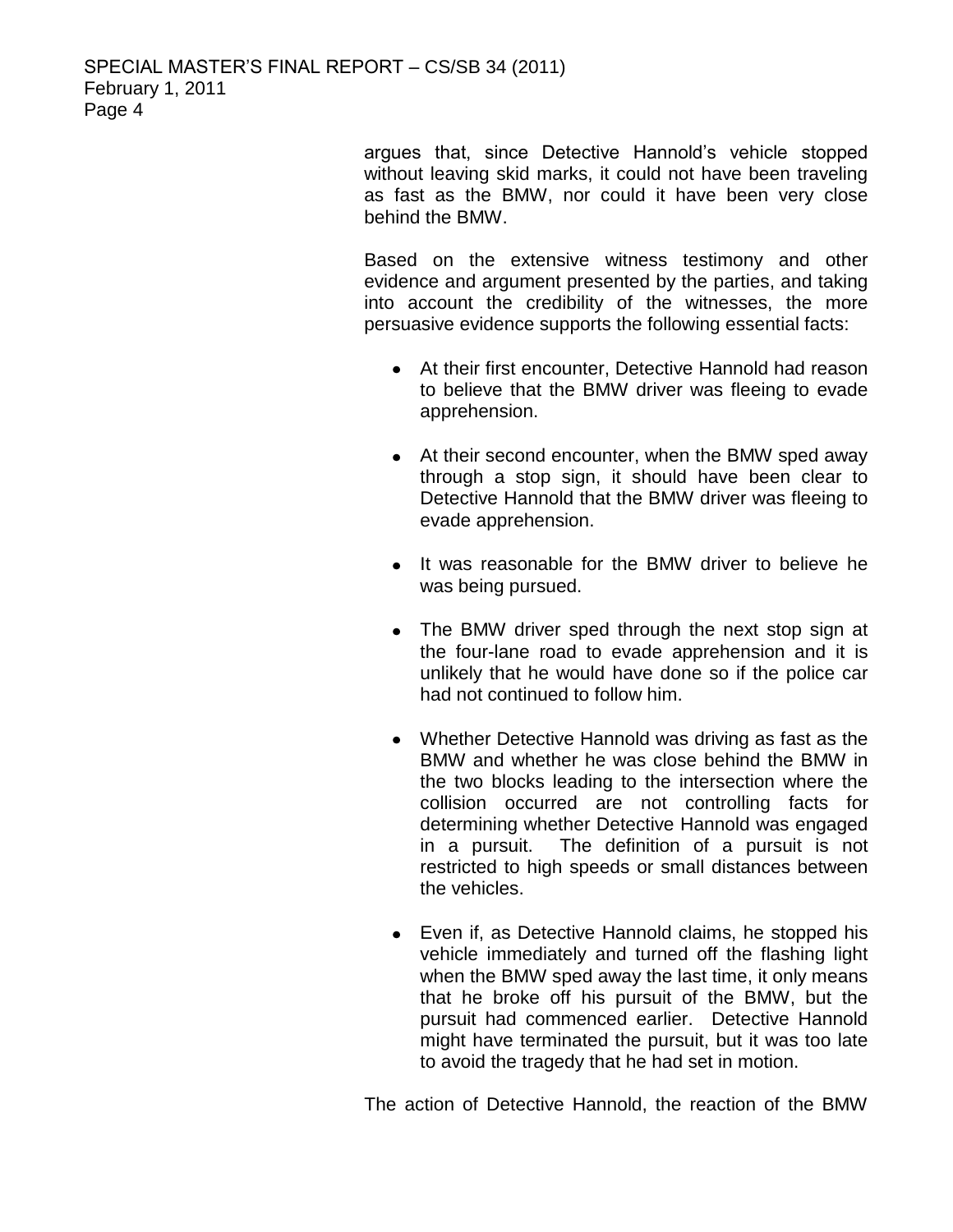SPECIAL MASTER'S FINAL REPORT – CS/SB 34 (2011) February 1, 2011 Page 5

> driver, and the crash that killed David Isham, fall squarely within the predictable scenarios that the City's pursuit policy was designed to avoid. Pursuing a subject who is trying to avoid apprehension can cause the subject to react by driving dangerously so as to cause injury or death. Therefore, a pursuit is prohibited if the only infraction known to the police officer is a traffic violation.

LITIGATION HISTORY: In 2003, a lawsuit was filed in the circuit court for Broward County by Angela Isham on behalf of herself and the estate of David Isham, against the City of Ft. Lauderdale. Prior to trial, the parties stipulated that the economic damages were \$1,270,438.50 In February 2008, after a five-day trial, the jury found that the City and the BMW driver were each 50 percent liable for Mr. Isham's death. The jury determined that Angela Isham's damages for the loss of her husband's companionship and for pain and suffering were \$600,000. Based upon the division of damages under the version of s. 768.81, Florida Statutes, then in effect, the City's liability was \$1,435,219.25. The City paid the sovereign immunity limit of \$200,000, leaving a balance of \$1,235,219.25, which is the amount the Claimant originally sought through this claim bill.

> However, at the time of the preparation of this report, the parties informed the Special Master that they had reached a settlement of their disputes regarding this claim, and that they would seek to amend SB 34 to reflect the terms of their settlement agreement. Under the terms of the Partial Satisfaction of Judgment and Settlement Agreement, the City would pay \$200,000 within 30 days of the effective date of a claim bill that approves the settlement agreement, then \$100,000 per year for three years, and then \$50,000 per year for two years after that, for a total of \$600,000.

CONCLUSIONS OF LAW: Detective Hannold had a duty to comply with the Police Department's policies regarding pursuits and to operate his vehicle at all times with consideration for the safety of pedestrians and other drivers. It is foreseeable that injuries to motorists and pedestrians can occur during a police pursuit. Detective Hannold breached his duty and the breach was the proximate cause of the death of David Isham. The City of Ft. Lauderdale is vicariously liable for the negligence of Detective Hannold because he was acting within the course and scope of his employment at the time of